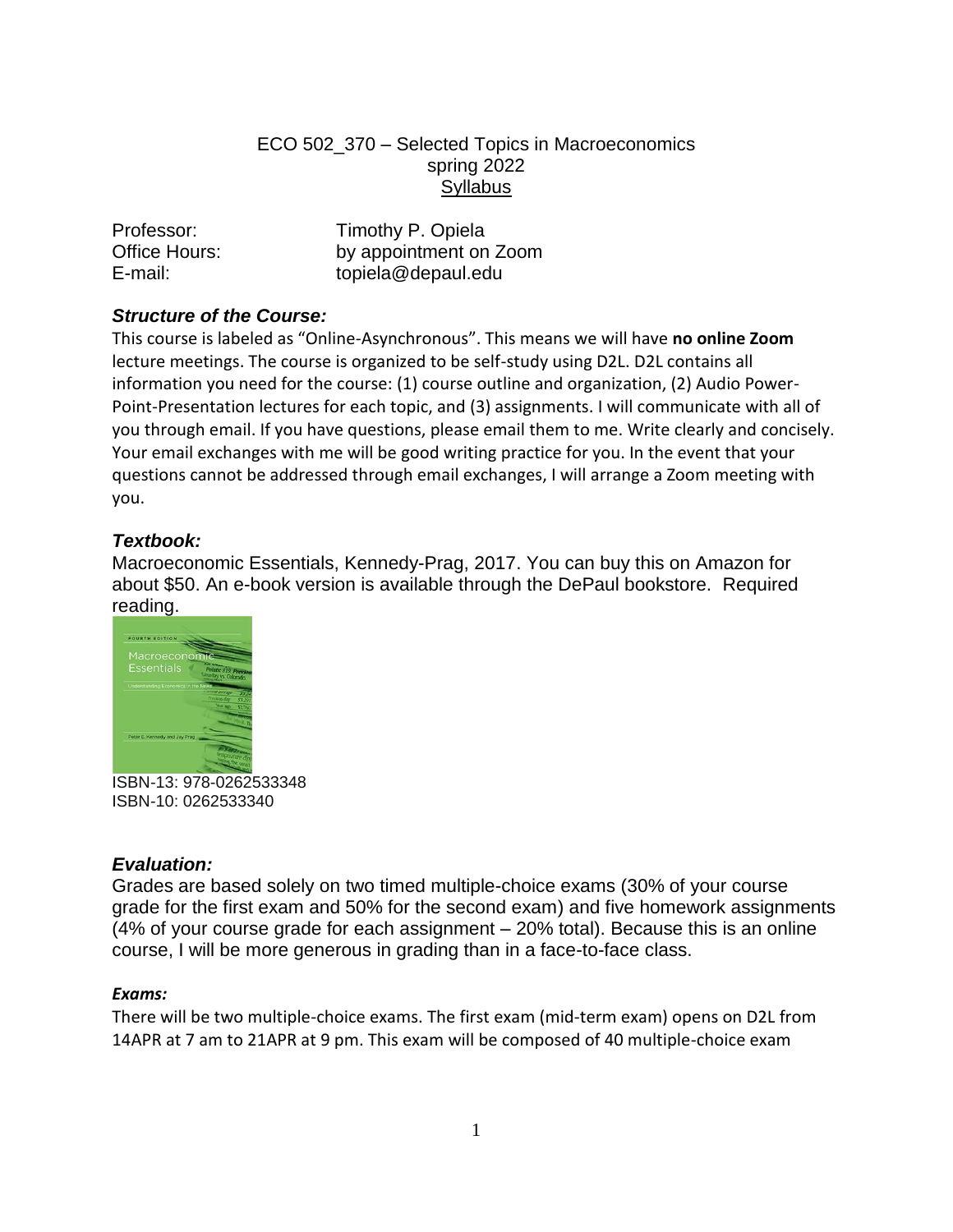questions. It will be a timed exam. You will have 120 minutes to complete it. Your grade for this exam, in percentage terms is [(number correct)/40]X100.

The final exam is available on D2L from 28APR at 7 am to 05MAY at 9 pm. This exam will be composed of 60 multiple-choice questions. It will be a timed exam. You will have 180 minutes to complete it. Your grade for this exam, in percentage terms is [(number correct)/60]X100.

Exam material is primarily from my online Audio/Power-Point and in-class lectures. Details and applications pertaining to the concepts in those lectures are in your readings and in the news. Make sure you understand both the lectures and the readings well before each exam. While I will not make the final exam comprehensive, per se, it will include concepts that build on material from the beginning of the class.

You are required to be online for the exams two times during the course. I will adhere strictly to the two exam dates and times. These dates and times give you enough options to find a time when the exam does not interfere with work hours or family time. Make sure you free-up your schedule to attend these exams online.

## **\*\*It is assumed that you will work on your exams alone, without help from other persons.**

### *Online Assignments:*

Each assignment will consist of questions from *Media* Exercises and questions from *Numerical Exercises* in the textbook. These questions require you to apply the material from the readings. I will give you an A (95%) on each of your assignments if it is submitted on time. Late assignments are not accepted. If you do not complete the assignment by the due date you automatically receive an F (recorded as a grade of 0% for that assignment)

Assignments are to be submitted by the following dates: Week 1 assignment is due 03APR. Week 2 assignment is due 10APR. Week 3 assignment is due the day after the mid-term exam ends [21APR]. Week 4 assignment is due 24APR Week 5 assignment is due a day after the final exam ends [06MAY].

Solutions for assignments 1-3 will be posted before the mid-term opens. Solutions to assignments 4-5 will be posted before the final exam opens.

## *Lecture Materials:*

This is a five-week course. The quarter for this course officially starts the week of 27MAR. Because you now have all materials online two weeks before that start dates, you have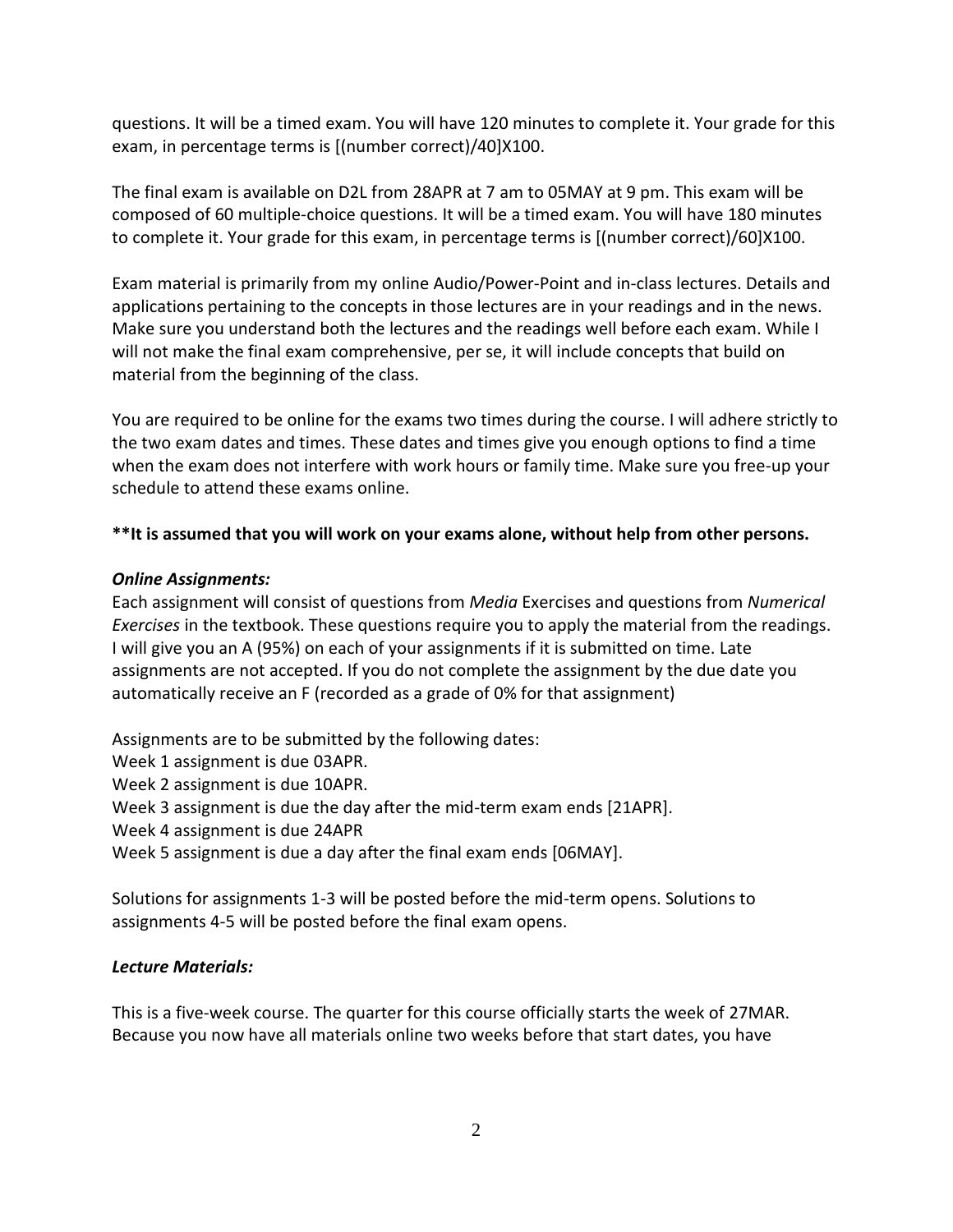sufficient time to listen to lectures online and read the text. Week 1 will include 3 audio-PP lectures. The Week 1 lectures are a little longer than subsequent lectures because of the extensive material we need to start the course. This course officially ends on 30APR. The online final exam is available from 28APR until 05MAY.

#### *Computation of your Course Grade:*

Final Course Grade =  $(0.3)(1^{st}$  exam grade in %) +  $(0.5)(2^{nd}$  exam grade in %) +  $\sum_{n=1}^{5}$  [(0.04)(nth assignment grade in %)]  $n=1$ 

Grading Scale for Course Letter Grade:

| $A = 93 - 100\%$ | $C + 77 - 79%$  |
|------------------|-----------------|
| $A = 90 - 92%$   | $C = 73 - 77\%$ |
| $B+ = 87 - 89%$  | $C = 70 - 73%$  |
| $B = 83 - 87%$   | $D+ = 67 - 69%$ |
| $B - 80 - 83%$   | $D = 60 - 67%$  |
|                  | $F = 0 - 60\%$  |
|                  |                 |

You can talk with the Graduate Dean's Office about taking this course Pass/Fail

### *Academic Integrity:*

Work done for this course must adhere to the University Academic Integrity Policy, which you can review in the Student Handbook or by visiting Academic Integrity at DePaul University [\(http://academicintegrity.depaul.edu\)](http://academicintegrity.depaul.edu/). Plagiarism or receiving help from others will result in an F grade associated with that assignment or exam.

### *Special Services:*

Students who feel they may need an accommodation based on a disability should contact me privately to discuss their specific needs. All discussions will remain confidential. Contact me as early as possible in the quarter (preferably within the first week of class). Also, make sure that you have contacted:

- **PLuS Program (for LD, AD/HD)**
	- o <http://studentaffairs.depaul.edu/plus/> (773) 325-1677
	- o DePaul Student Center, 2250 N. Sheffield Ave, SC 370, Chicago, 60614
- **The Office for Students with Disabilities (for all other disabilities)**
	- o <http://studentaffairs.depaul.edu/studentswithdisabilities/>